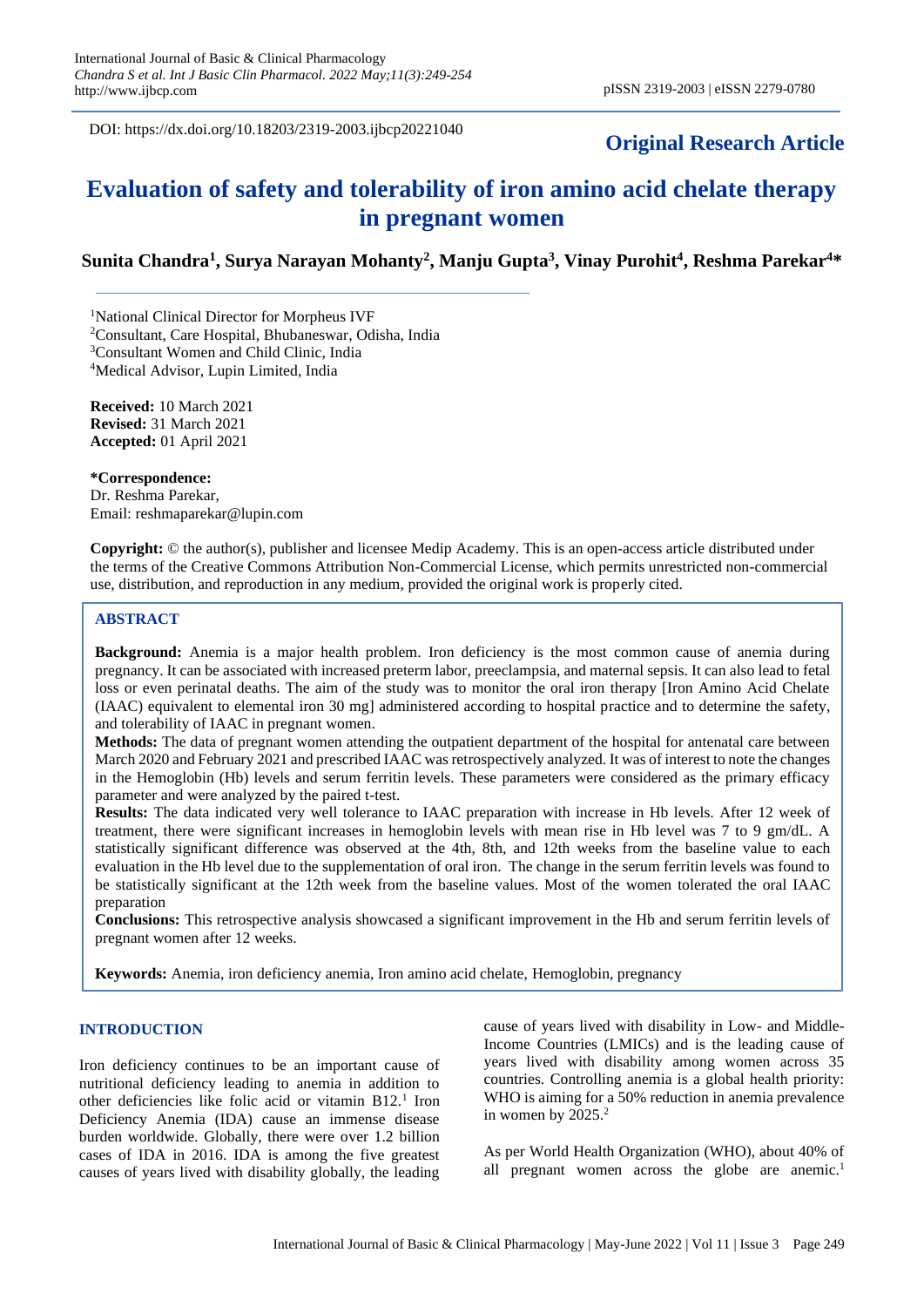However, this prevalence is considerably high in India reaching up to  $50-53\%$ .<sup>3,4</sup>

Anemia is characterized by reductions in Hb concentration, red-cell count, or packed-cell volume. The mean minimum acceptable Hb level during pregnancy as suggested by WHO is said to be 11  $g/dL$ . Despite considerable efforts by the Government of India over the past few decades to decrease its prevalence, anemia is still a significant health burden. A marginal reduction of 3.5% in IDA among all women in India from 2005–2006 to 2015–2016 has been observed despite all efforts. Of note, the occurrence of IDA in pregnant women is highest in India worldwide.5,6

IDA may also be associated with unfavorable maternal and perinatal outcomes like infections, cardiovascular complications, blood transfusions after deliveries in case of blood loss, low birth weight, anemia in newborns, decreased cognitive function, impeded neurodevelopment in infants, etc. It may also lead to maternal deaths based on the extent of iron deficiency. Iron supplementation in pregnancy has been proven to improve these outcomes as compared to placebo. Further, iron supplementation is especially important because the demand for iron increases from 0.8 mg/day in early pregnancy to 7.5 mg/day in late pregnancy with 4.4 mg/day over the whole course of pregnancy.7,8

The oral iron supplementation for IDA in pregnancy is usually provided until the Hb levels or the serum ferritin levels are in the normal range.8 Several oral preparations are available like ferrous salts, iron chelates, complexes of ferric hydroxide, or liposomal iron.7,9,10

Ferrous salts are said to be poorly absorbed from the intestine and thus providing low bioavailability. In addition, Gastrointestinal (GI) side effects are comparatively higher with these salts than iron chelates.<sup>11,12</sup> On the other hand, chelating iron with amino acids helps to increase its bioavailability and thus reducing the dose as well as time required to treat IDA.<sup>9-12</sup>

Single low doses of iron supplements (30 mg/day) are associated with less gastrointestinal side effects and lower hepcidin secretion, resulting in better treatment compliance and enhanced fractional absorption.<sup>13</sup>

As per previous studies, IAAC therapy was reported to have a more rapid effect with less GI tract side effects. After treatment with IAAC therapy containing 30 mg elemental iron, there were significant increases in Hb levels and lack of unwanted side-effects.10,14

Thus, it was of interest to note these observations in pregnant women in clinical practice at 4 weeks intervals to monitor the oral iron therapy (IAAC equivalent to elemental iron 30 mg) administered according to hospital practice and to determine the safety, and tolerability of IAAC.

### **METHODS**

### *Study design*

The electronic medical records of hospitals were visited between March 2020 to February 2021. Retrospectively, the data of pregnant women aged 20–35 years attending the outpatient antenatal care with a confirmed singleton pregnancy between 13–24 weeks was considered.

Pregnant women with Hb ranging from 8–11 g/dL with confirmed IDA with serum ferritin  $\langle 15 \ \mu g/L \rangle$  and those who have prescribed oral IAAC preparation (equivalent to 30 mg elemental iron) and having at least two Hb and serum ferritin readings (before and after IAAC administration) were considered for analysis.

Data of pregnant women with reproductive age  $\langle 20 \rangle$  years or ≥35 years, with multiple pregnancies, with anemia not linked to iron deficiency, with an allergy to iron derivatives, with other medical disorders (diabetes, tuberculosis, viral hepatitis, cirrhosis, malabsorption syndrome, cardiovascular disease, renal disease, autoimmune disease, cancer) or with suspected acute infection or any obstetric complicating factors like pregnancy-induced hypertension were excluded.

Patients with a history of chronic blood loss and those who had received parenteral iron treatment earlier were also excluded.

### *Analysis of investigations*

The blood reports were obtained from the records and the following were considered for analysis— Complete blood count, Hb, and serum ferritin. CBC was used to confirm the diagnosis of IDA. Adverse effects were collected from patient charts retrospectively.

The analysis of investigations (Hb and Ferritin) was evaluated based upon the available data. The Hb and Ferritin at week 0 and post their treatment with IAAC was considered at the 4th, 8th, and 12th weeks.

The change in the Hb levels and serum ferritin levels were considered as the primary efficacy parameters while the secondary parameters included the cure rate and the occurrence of side effects during the study observational period.

#### *Statistical analysis*

The primary efficacy endpoints were analyzed by the paired t-test while the secondary endpoints were calculated as percentages. Data was statistically presented as mean  $\pm$ Standard Deviation (SD), or frequencies (number of cases) or percentages. The  $p<0.05$  was considered statistically significant. All statistical analysis was performed using GraphPad Prism (version 5.0).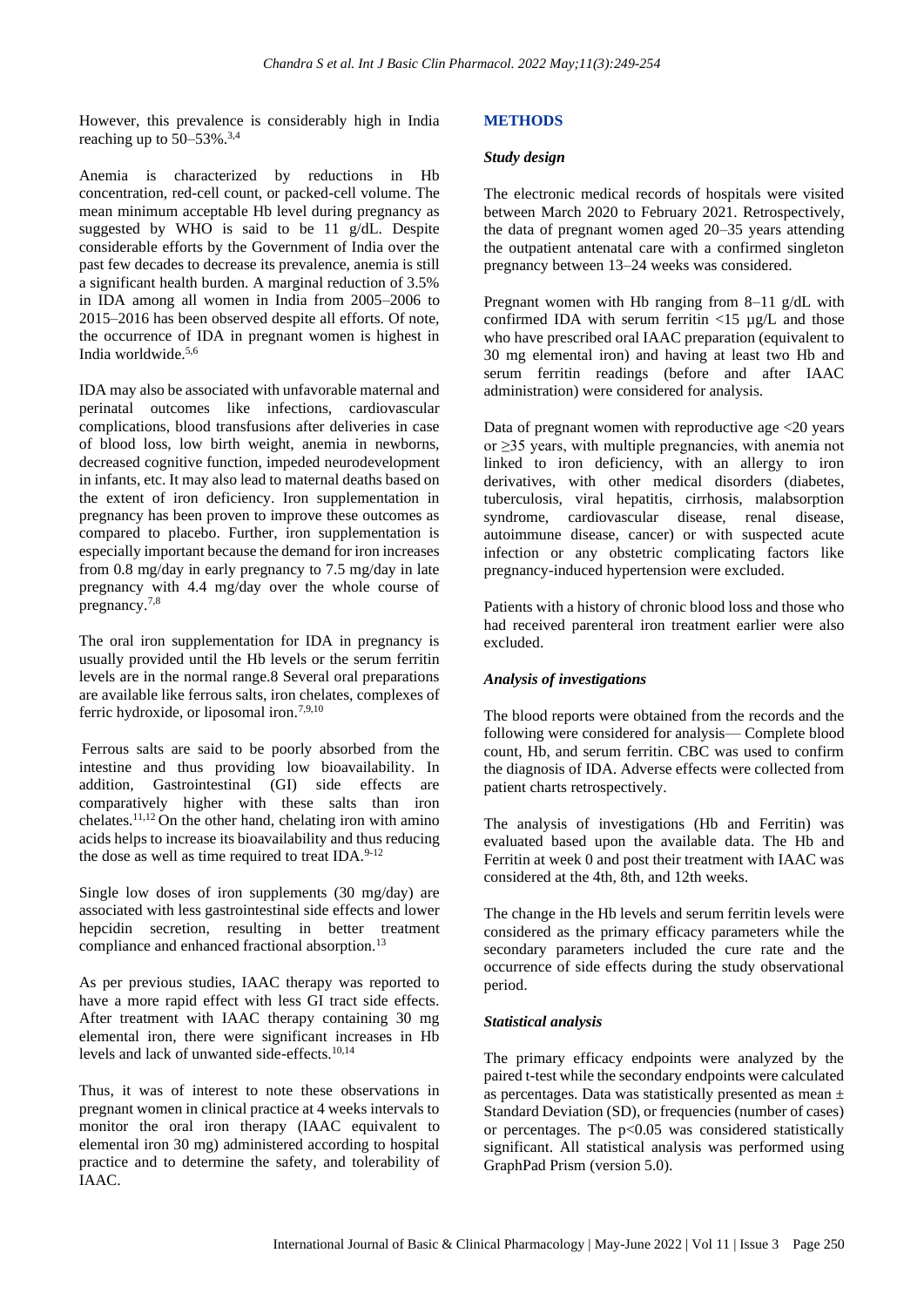#### **RESULTS**

Medical records of 66 pregnant women who attended the antenatal care department of the hospital during an observation period of March 2020 to February 2021 were considered for analysis. The women with Hb in a range of 8-11 g/dl and who received an IAAC preparation were identified and considered for further analysis. Out of N=66 pregnant women; N=3 were found, who discontinued treatment due to side effects. The final observations were noted from N=63 pregnant women only. The mean maternal age was 27.87±3.11 years. The baseline data for Hb and serum ferritin levels are described in Table 1.

### **Table 1: Baseline characteristics of the 63 pregnant women.**

| <b>Parameter</b>                                                    | Value $(n=63)$    |
|---------------------------------------------------------------------|-------------------|
| Age (years)                                                         | $27.87 + 3.11$    |
| Hemoglobin (g/dl)                                                   | $9.91 \pm 0.96$   |
| Serum ferritin $(\mu g/l)$                                          | $22.34 \pm 16.34$ |
| $\overline{\phantom{a}}$ . The contract of $\overline{\phantom{a}}$ | .                 |

Note: Data presented as mean±standard deviation.



Note: Data presented as mean±standard deviation. \**p*<0.001 for the t-test considered significant.

### **Figure 1: Effect of administration of oral IAAC preparation on the serum Hb levels at 4th, 8th, and 12th week.**

#### *Change in hemoglobin levels*

The observations evaluated at 12th week, showcased 72.7% women with Hb range  $(11.36\pm0.57)$  mg/dl, based on the WHO criteria of Hb level  $>11$  g/dl found to be recovered. The mean difference in the Hb levels was found to be  $1.51 \pm 1.13$  from the baseline to the end of 12th week.

A statistically significant difference was observed at 4th, 8th, and 12th week from the baseline value to each evaluation in the Hb level due to the supplementation of oral iron as seen in Figure 1 and Figure 2.

#### *Change in serum ferritin levels*

The mean difference in the serum ferritin levels was found to be 14.66±13.64 µg/l from the baseline to the end of the 12th week. The change in the serum ferritin levels was found to be statistically significant at the 12th week from the baseline values (Figure 3).



Note: Data presented as mean±standard deviation. \* p<0.001 for the t-test considered significant.

### **Figure 2: Comparison of serum haemoglobin levels at baseline and at end on the study (12th week).**



Note: Data presented as mean±standard deviation. \* p<0.001 for the t-test considered significant.

### **Figure 3: Comparison of serum ferritin levels at baseline and at end on the study (12th week)**

#### *Secondary outcomes*

Most of the women tolerated the oral IAAC preparation. Out of N=66 women, only N=2 women  $(3.03%)$  had shown vomiting while nausea and stomach discomfort was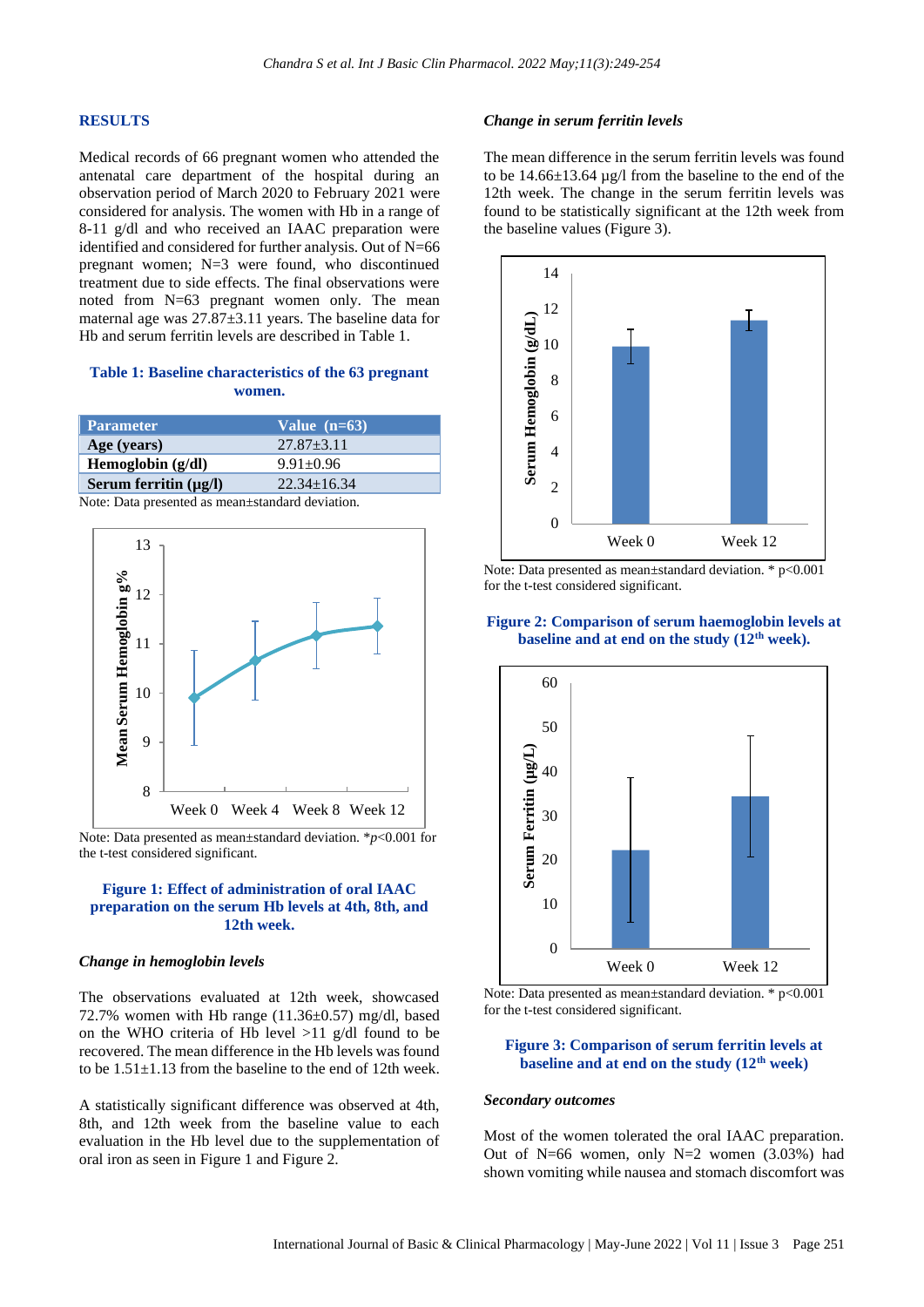observed with one woman (1.51%). Due to these side effects, these three women were not compliant with the therapy and observed discontinuation of treatment with therapy.

### **DISCUSSION**

The retrospective data showcased the efficacy, safety, and tolerability of the oral IAAC preparation in the treatment of IDA or iron deficiency in pregnant women in India. IDA or iron deficiency in pregnancy is a significant and common prevalence among pregnant women in India. Several adverse maternal and perinatal outcomes have been shown due to IDA which could be improved upon iron supplementation.3,7,8 However, a common consensus upon the inclusion of iron supplementation during pregnancy is still not present among different countries, especially among the developed and developing countries.<sup>15</sup> In Indian settings, iron supplementation is considered to be the best strategy to tackle this widespread prevalence of anemia in pregnancy.<sup>16</sup>

Oral iron supplementation is considered to be the first choice of agents to replenish the iron stores or treat iron deficiency owing to its simple absorption process in addition to being inexpensive and effective.<sup>10,17</sup> The most commonly applied oral iron preparations include ferrous salts but due to their low bioavailability as well as GI side effects, compliance to these agents has been found low.17,18 This may be one of the reasons for the failure of various supplementation programs of the Government of India and needs to be addressed to reach the target of 32% by 2022 in pregnant women.<sup>16</sup>

Newer compounds of iron like chelates with amino acids are utilized currently as alternatives to ferrous salts both for prevention as well as treatment of IDA in pregnancy. Several studies have proven the upper hand of IAAC than ferrous salts in terms of bioavailability or tolerability.<sup>9,10,12</sup>

In a study conducted by Makled et al one hundred fifty pregnant women who met the criteria were randomized into 2 groups [IAAC group and Ferrous Fumarate (FF) group]. Hb level, blood indices, serum iron, and serum ferritin levels were measured in both groups at 4, 8, 12 weeks of treatment. The results showed a significant hematological improvement (mean Hb level, blood indices, serum iron, and ferritin levels) in both groups which were significantly higher in the IAAC group.<sup>10</sup>

Similarly, a study conducted by Abdel et al enrolled a total of N=150 pregnant women having iron deficiency anemia were randomized to receive either IAAC or FF for 12 weeks. Results showcased that the rise in Hb level after 4th, 8th, and 12th weeks of treatment was significantly faster in the IAAC group  $(p \le 0.001)^9$ .

Consistent with previous studies, present observations also showcased significant improvement in the Hb levels at 4th, 8th, and 12th week with promising efficacy of oral IAAC

preparation in pregnant women. Furthermore, serum ferritin levels are considered as a biomarker for the iron stores of the body in healthy women. A serum ferritin concentration <15 µg/L indicates low iron reserves which when combined with low Hb levels suggest IDA. In pregnant women, such ferritin levels are suggestive of starting iron supplements to retain a healthy pregnancy and its outcomes.<sup>17</sup>

Fe status biomarkers have also been used to estimate Fe absorption. Several attempts have been made to develop algorithms to estimate the bioavailability of Fe using Fe status biomarkers. In a study conducted by Valenzuela et al six hundred forty-six participants (582 women and 64 men) were selected from 40 Fe bioavailability studies and classified into four groups based on Fe status: normal Fe status (NIS), iron-depleted stores (IDS), Fe deficiency without anemia (IDWA), and Fe deficiency anemia (IDA). A standard dose of 3 mg of ferrous ascorbate was used in all studies. The absorption from FeRD% (Fe absorption of the reference dose) was calculated in each group and correlated with Fe status biomarkers. Study confirmed that a 40% Fe absorption of the reference dose in subjects with iron-depleted stores (IDS), and Fe deficiency without anemia (IDWA) is the most appropriate estimate to use as a reference in women of childbearing age.<sup>19</sup>

Our retrospective data also indicated a significant improvement in the serum ferritin levels at the end of the 12th week of therapy. Thus, suggesting that IAAC preparation could be effective in pregnancy to improve the reserve iron stores as well. These results are consistent with earlier studies done in the Indian population.<sup>14,18</sup>

Additionally, the results indicated that by the end of the 12th week, the cure rate (% of women with Hb levels >11 g/dL) was similar or better than the ferrous salts as reported in other studies.9,10 This suggests the therapeutic efficacy of the IAAC preparation in correcting iron deficiency in pregnant women. Also, the improvement was seen between the 4th to 8th weeks of starting the therapy which was comparatively earlier than the ferrous salts as reported in previous studies.<sup>10</sup> This effect of rapid improvement may be helpful in women with iron deficiency who are detected late during their gestation period and required quick correction of anemia.

Such beneficial effect of IAAC preparation may be attributed to their better bioavailability as compared to other oral iron salts. The absorption of IAAC was found to be two times greater than the ferrous salts.<sup>20</sup> The iron salts usually ionize in the GI tract which leads to interaction with other anions like phosphates in the food. This leads to the complex formation which is not absorbed effectively and thus reduces bioavailability. However, IAAC is neutral that does not dissociate in the GI tract and thus able to cross the intestinal membrane effectively, improving the bioavailability.9,21 Further, these chelates are transported by specific active transporters rather than passive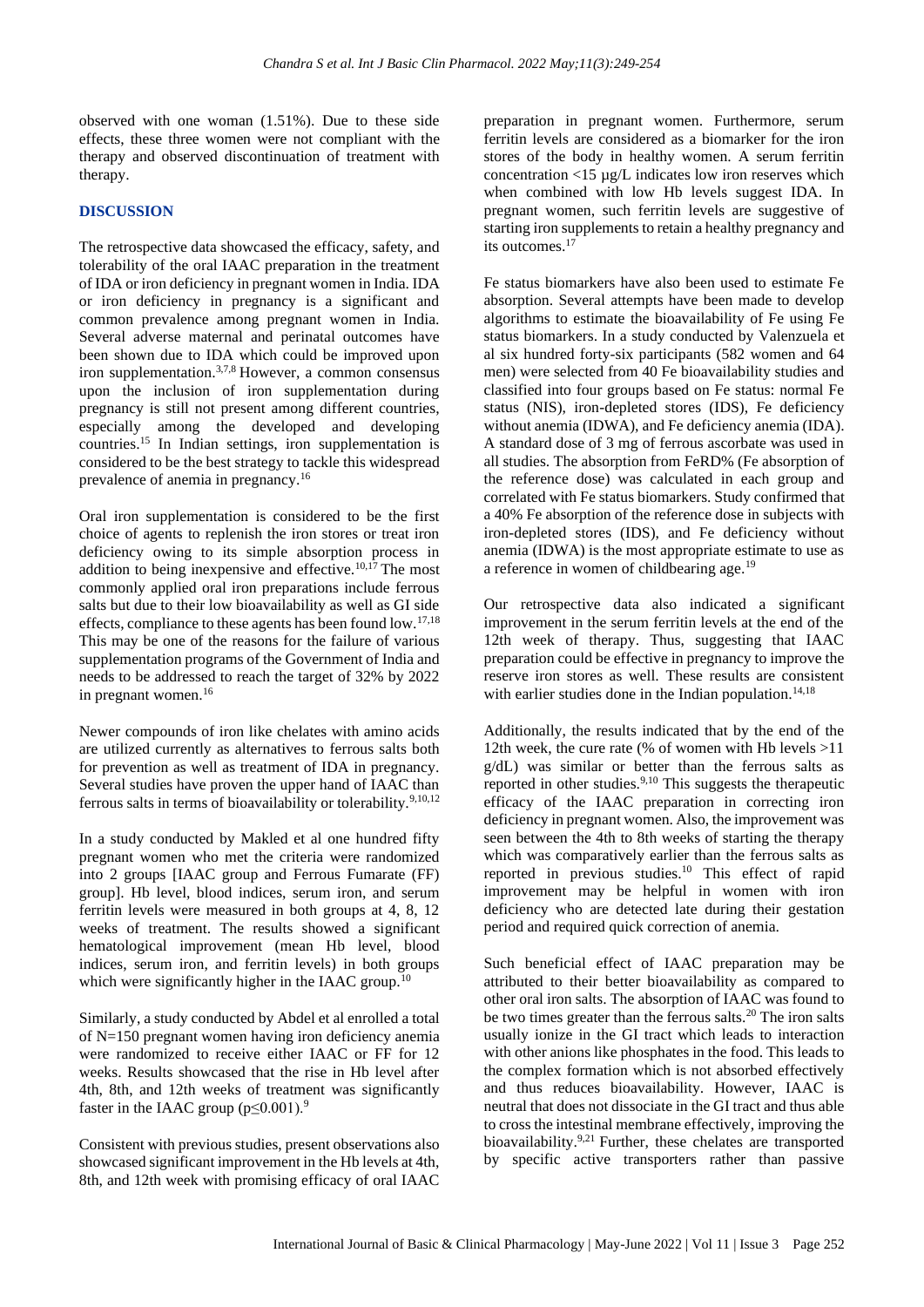absorption of iron ions, adding to improvement in the bioavailability.<sup>12</sup>

Singhal et al conducted a prospective, randomized, comparative clinical study comprising of 250 antenatal women with Hb between 7-10 g%. The patients divided into five groups I, II,III,IV and IV of fifty each, by systematic randomization and were treated with ferrous sulphate (100 mg), ferrous fumarate (100 mg), ferrous ascorbate (100 mg), Iron Amino Acid Chelate (IAAC) equivalent to elemental iron 30 mg, sodium feredetate (33 mg) respectively. Hemoglobin estimation was done at day 0, 30 and 60 days and serum ferritin levels were done on day 0 and 60 days. There was significant and comparable rise in Hb on day 30 and day 60 in all the five groups (p<0.001). Ferrous ascorbate and Iron Amino Acid Chelate (IAAC) equivalent to elemental iron 30 mg showed significantly  $(p<0.05)$  more rise as compared to ferrous sulphate. Study showed that ferrous ascorbate and IAAC equivalent to elemental iron 30 mg are more effective than ferrous sulphate in treatment of iron deficiency anemia in pregnancy.<sup>22</sup>

Treatment of IDA with iron supplements can be divided into two phases: first the hemoglobin levels are restored and then the iron stores are replenished. However, to fully restore this mineral reserve, supplementation should continue for approximately 3 months after the normalization of Hb levels. Unfortunately, this strategy generally does not achieve the expected outcome due to patients' lack of adherence to treatment, mainly due to adverse effects such as epigastric discomfort, nausea, diarrhea or constipation.<sup>23</sup>

Further, the safety and tolerability of chelated iron preparations were reported to be better than the ferrous salts.<sup>9,10,18</sup> In a study conducted by Name et al, iron amino acid chelate shows good tolerability, exhibiting a lower incidence of adverse events when compared to ferrous sulfate, appears to be more effective in replenishing iron stores, favoring a reduction in required supplementation time. This represents an important advantage for treating IDA by reducing incomplete treatments that frequently occur for varied reasons.<sup>23</sup>

Similarly a study conducted by Sharma JB, et al. showed that rise in haemoglobin is significantly  $(p<0.05)$  higher than baseline Hb level, with greater tolerability and lack of unwanted side effects with IAAC. It showed better compliance and lack of unwanted side-effects hence it should be given as single tablet a day for prophylaxis and one tablet twice a day for therapeutic purpose.<sup>14</sup>

Our retrospective analysis supported these previous studies as only 3 women could not tolerate the preparation and discontinued the therapy. The presence of GI side effects was not very prevalent suggesting better tolerability of the preparation and thus improved adherence.

### **CONCLUSION**

Thus, in conclusion, our observations showcased significant improvement in the iron status (Hb and serum ferritin levels) of the pregnant women after 12 weeks of administration of oral IAAC preparation. Further, IAAC preparation was found to be associated with fewer side effects. Hence, IAAC preparation has been suggested as an approach for increasing adherence and better patient compliance.

### **ACKNOWLEDGEMENTS**

The authors would like to thank Dr. Manish Varma and Dr. R Gulshan from Spirant Communications Private Limited for their medical writing and editorial assistance.

### *Funding: No funding sources*

*Conflict of interest: None declared Ethical approval: The study was approved by the Institutional Ethics Committee*

### **REFERENCES**

- 1. Anaemia. World Health Organization. Available at: https://www.who.int/health-topics/anaemia#ta b=tab\_1. Accessed on 20 February 2022.
- 2. Pasricha SR, Tye-Din J, Muckenthaler MU, Swinkels DW. Iron deficiency. Lancet. 2021;397(10270):233- 48.
- 3. Yadav K, Arjun MC, Jacob OM, Kant S, Ahamed F, Ramaswamy G. Comparison of different doses of daily iron supplementation for anemia prophylaxis in pregnancy: A systematic review. J Family Med Prim Care. 2020;9(3):1308-16.
- 4. National Family Health Survey (NFHS-4), 2015–16. Available at: [http://rchiips.org/nfhs/nfhs-](http://rchiips.org/nfhs/nfhs-4Reports/India.pdf)[4Reports/India.pdf.](http://rchiips.org/nfhs/nfhs-4Reports/India.pdf) Accessed on 20 January 2022.
- 5. Tandon R, Jain A, Malhotra P. Management of iron deficiency anemia in pregnancy in India. Indian J Hematol Blood Transfus. 2018;34(2):204-15.
- 6. Prevalence of Anaemia in Pregnant Women. World Health Organization. Available at: [https://www.who.int/data/gho/data/indicators/indicat](https://www.who.int/data/gho/data/indicators/indicator-details/GHO/prevalence-of-anaemia-in-pregnant-women-(-)) [or-details/GHO/prevalence-of-anaemia-in-pregnant](https://www.who.int/data/gho/data/indicators/indicator-details/GHO/prevalence-of-anaemia-in-pregnant-women-(-))[women-\(-\).](https://www.who.int/data/gho/data/indicators/indicator-details/GHO/prevalence-of-anaemia-in-pregnant-women-(-)) Accessed on 20 January 2022.
- 7. Garzon S, Cacciato PM, Certelli C, Salvaggio C, Magliarditi M, Rizzo G. Iron deficiency anemia in pregnancy: Novel approaches for an old problem. Oman Med J. 2020;35(5):e166.
- 8. Means RT. Iron deficiency and iron deficiency anemia: Implications and impact in pregnancy, fetal development, and early childhood parameters. Nutrients. 2020;12(2):447.
- 9. Moety GAF, Ali AM, Fouad R, Ramadan W, Belal DS, Haggag HM. Amino acid chelated iron versus an iron salt in the treatment of iron deficiency anemia with pregnancy: A randomized controlled study. Eur J Obstet Gynecol Reprod Biol. 2017;210:242-6.